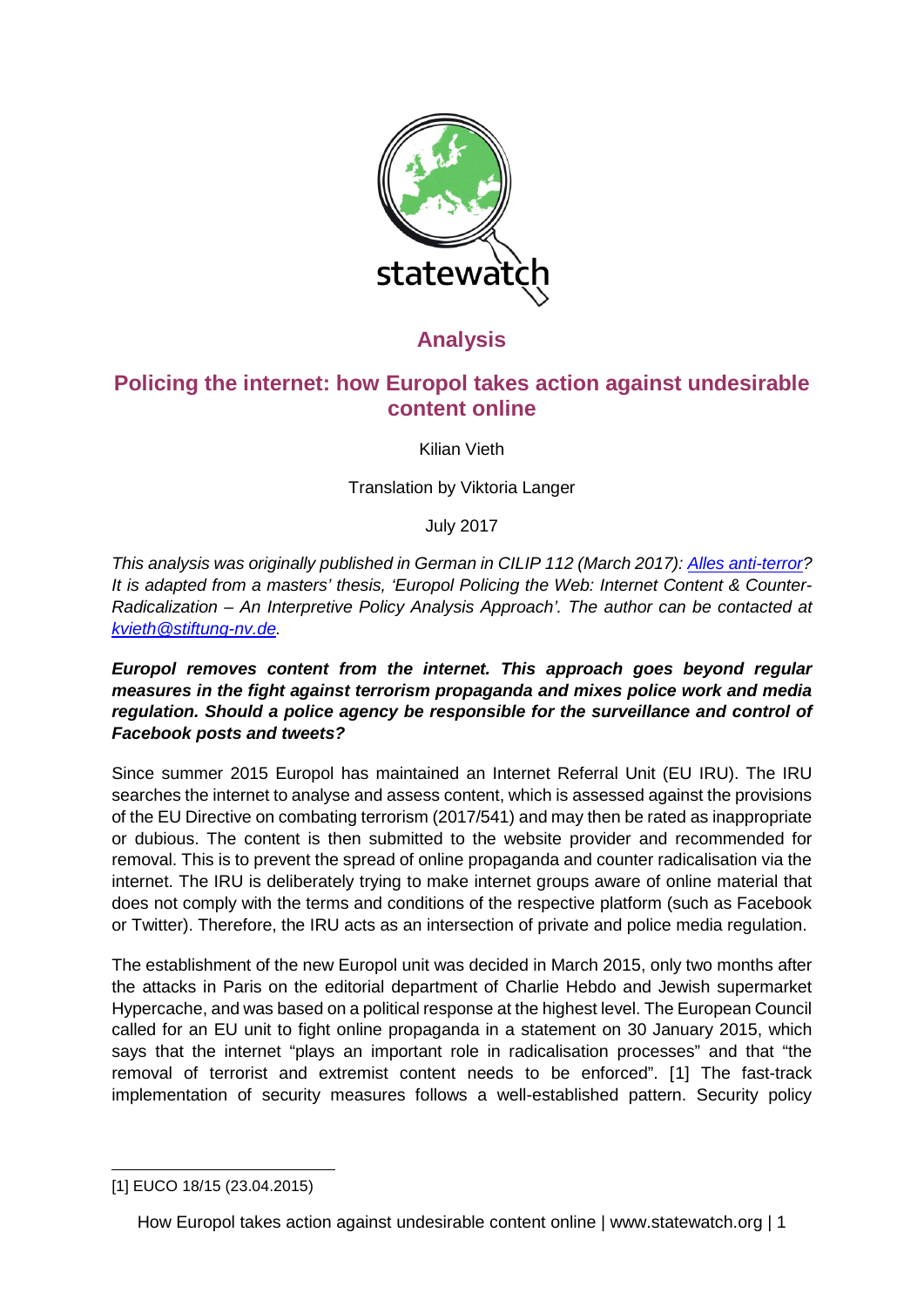players often find themselves under the pressure of demonstrating capacities to act after such attacks, even if it mostly involves symbolic measures.

The IRU builds on the 'Check the Web' project, which was established by the German government. This effort analyses terrorist propaganda online and collects it in a central database which is accessible to all Member States. From its introduction in 2007 until 2015 about 10,000 documents and individuals were registered. [[2\]](#page-1-0) However, this includes only the surveillance and analysis of propaganda material; deletion recommendations for providers were not part of 'Check the Web'. The UK was the first Member State to put into practice police measures to fight radicalisation on the internet within its preventive approach against terrorism. The British Counter-Terrorism Internet Referral Unit (CTIRU) was the institutional model for the EU IRU. [\[3\]](#page-1-1) Since 2010 the British unit has worked on filtering unwanted online content.

## **Surveillance and deletion**

Europol's aim is to reduce access to terrorist and extremist material on the internet with the help of the IRU. The content can include texts, images and videos, but also whole social media accounts or profiles which spread the content in question. So far the unit's work focuses on the monitoring of big platforms like Facebook, YouTube and Twitter, and sites and platforms where propaganda is distributed. Hereby, accounts that translate contents or those which have a vast reach have priority. [[4](#page-1-2)] The Europol unit searches and finds a major part of the content to be removed on its own, but it also accepts content that has been submitted by Member States' authorities and forwarded to the platform. This coordination feature is supposed to avoid multiple requests, i.e. when a specific account is being monitored by a Member State to gather information, another Member State should not be able request the removal of this account. At the same time Europol offers the IRU as a mediator for the Member States which do not have their own unit. However, Europol does not directly accept information provided by citizens; cooperation takes place only between authorities and internet companies (although individuals may be able to submit information to national authorities, as is the case with the UK's CTIRU).

As far as known the IRU has no privileged access to online platforms. It states that it exploits only those possibilities which are open to all citizens: to report content to social media providers. How exactly communication between the EU IRU and the providers works remains unclear, but there is no doubt that this cooperation is to be expanded. For this purpose, the European Commission has initiated the 'EU Internet Forum', to improve the dialogue and the alliance with platform providers such as Google, Facebook and Microsoft. [[5\]](#page-1-3)

#### **Far-reaching dual mandate**

-

Even though the decision to introduce a European IRU is clearly connected to the Paris attacks in January 2015, the legal competences of the new unit go beyond the field of counterterrorism: the EU IRU is not only allowed to monitor and remove "terrorist and extremist" content but also content that connected to "illegal immigration" and the "smuggling of migrants". In April 2015 the European Council decided to include the location and removal of

<sup>[2]</sup> Council document 7266/15 (16.03.2015) p. 3

<span id="page-1-1"></span><span id="page-1-0"></span><sup>[3]</sup> Council document 1035/15 (17.1.2015) p. 3

<span id="page-1-2"></span><sup>[4]</sup> Council document 14244/15 (23.11.2015) p. 11

<span id="page-1-3"></span><sup>[5]</sup> COM (2016) 230 final version 24.04.2016, p. 7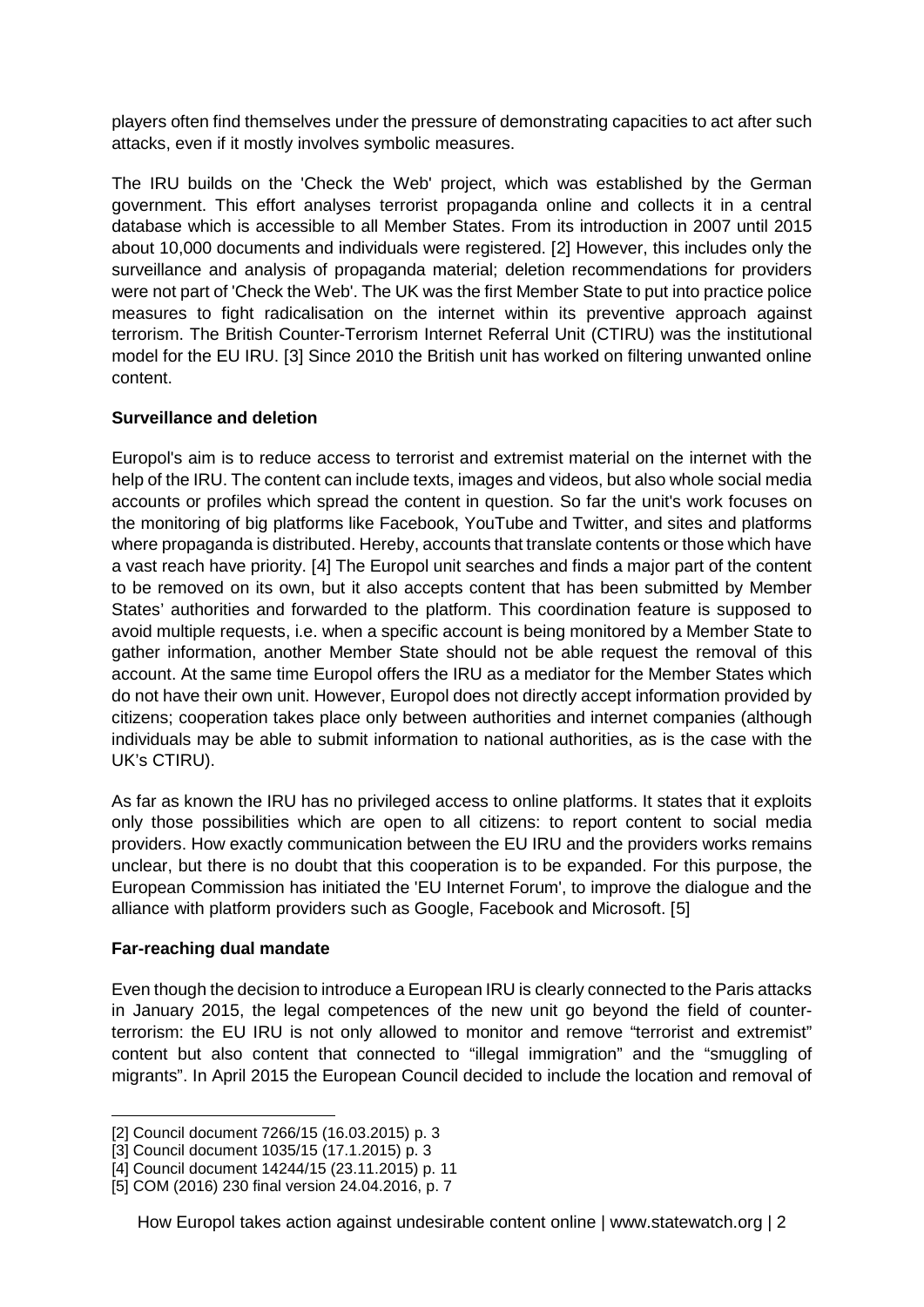"internet content used by traffickers to attract migrants and refugees" into Europol's mission, in accordance with the respective national constitutions. [[6\]](#page-2-0) With this extension of the mandate prior to the actual establishment of the Referral Unit an additional and quite vague legal basis for the removal of information was created. Thus from the start the competences of the EU IRU included the surveillance of online activities of smugglers and traffickers. [[7](#page-2-1)] The Internet Referral Unit therefore cooperates with Europol's Counter-Terrorism Centre (ECTC) and the European Migrant Smuggling Centre (EMSC), which is also hosted by Europol.

The most recent public statistics about the EU IRU's work were published in a report in December 2016. Here it says the Referral Unit had requested 15,421 removals up to October 2016. [[8](#page-2-2)] The content involved was spread across at least 31 platforms and included contributions in eight different languages. [[9](#page-2-3)] 88.9% of the reported content was removed. Due to the unavailability of comparable figures this "success rate" is hard to assess and revise. The interesting part, however, is the amount of reported content that was not removed from the platforms even though Europol had submitted a deletion recommendation, as the crucial question is not about how much content has been removed but on what criteria removal is based.

Therefore, it is worth looking at this process more closely. It is important to know that the contents in question are evaluated in two separated steps. The first evaluation is made by Europol's IRU, which classifies single contributions or accounts as terrorist propaganda or "content used by traffickers to attract migrants and refugees". [[10](#page-2-4)] The content is forwarded to the provider hosting the content, which makes a second evaluation. How and according to which criteria the second evaluation takes place is subject to the company. Usually the companies hereby refer to their community directives (e.g. terms of service). Europol stresses they do not have any influence on final decisions on the removal of content. The agency has no executive powers and while it can report the content, it is not legally allowed to remove it.

Both evaluation processes – Europol's and the platform's – are completely opaque and cannot be assessed in any way. There is no judicial or parliamentary control and no supervision of an ombudsperson. The users have no right of objection or rights of disclosure. The responsibility for removing content is handed over entirely to the companies.

# **Deliberate privatisation of policies**

Not one of these evaluation processes is based on any statutory rules, but simply on corporate community guidelines. Even the IRU goes by companies' community guidelines when evaluating content. This is important because this arrangement is not a random one. On the contrary, one of the reasons for establishing the IRU was that this way more content can be removed than legal requirements would allow.

At the beginning of 2015 the EU Counter-Terrorism Coordinator (CTC) declared in a statement that it would be reasonable to go by the company's terms and conditions because this makes it possible to remove more content than most of the European and national legal frameworks would allow. In the words of the CTC, companies' terms and conditions "often go further than

<http://www.statewatch.org/news/2016/sep/eu-iru-one-year.htm>

<sup>-</sup>[6] EUCO 18/15 (23.04.2015)

<span id="page-2-1"></span><span id="page-2-0"></span><sup>[7]</sup> BT-Drs. 18/9764 (26.09.2016)

<span id="page-2-2"></span><sup>[8]</sup> Council document 14260/16 (20.12.2016) p. 22

<span id="page-2-3"></span><sup>[9]</sup> Europol: EU Internet Referral Unit. Year One Report Highlights (22.07.2016),

<span id="page-2-4"></span><sup>[10]</sup> EUCO 18/15 (23.04.2015)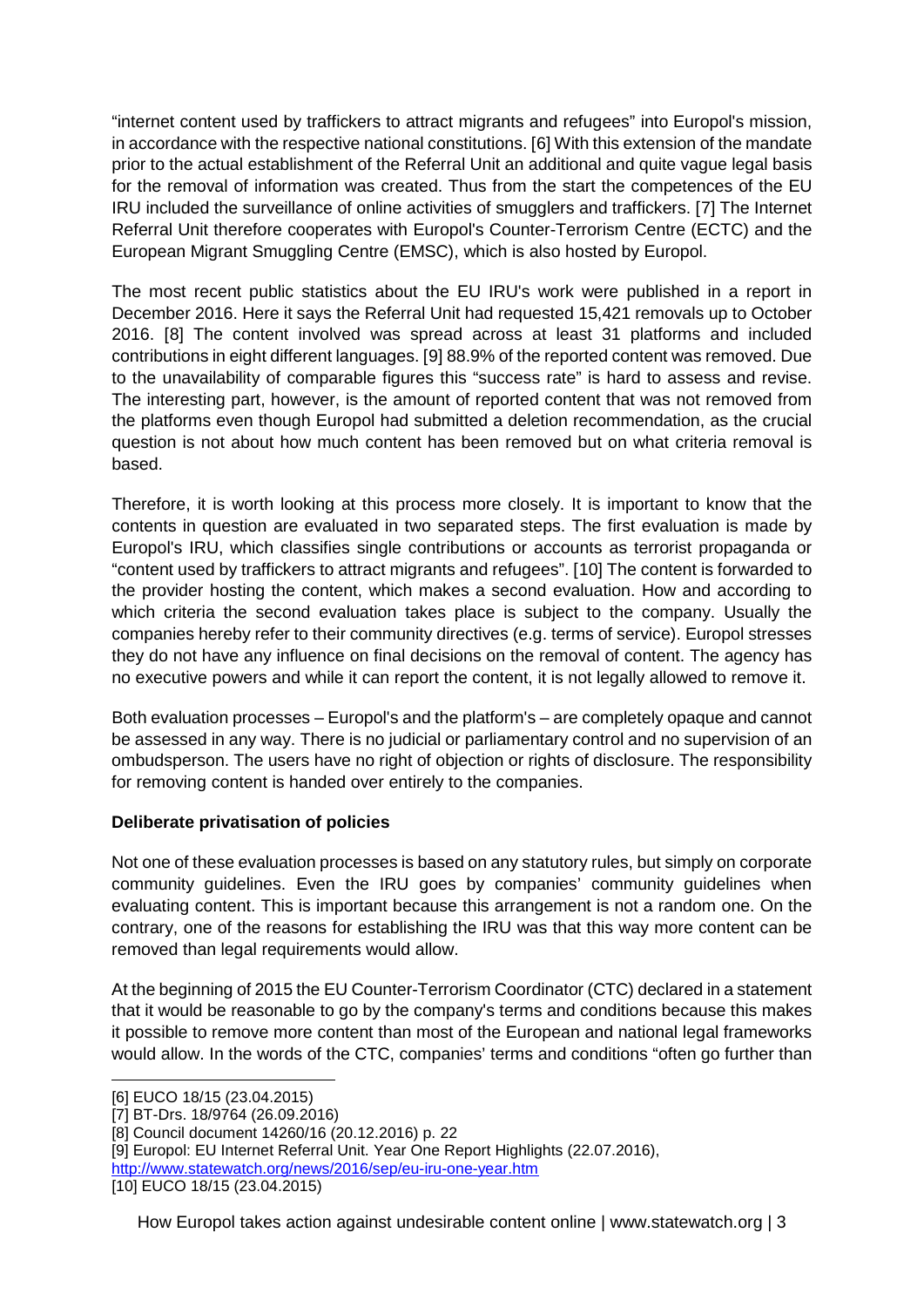national legislation and can therefore help to reduce the amount of radicalising material available online." [[11](#page-3-0)]

What is at stake here is the fundamental right of freedom of speech and the question of who defines the rules for it. Which content is prohibited differs in different countries and on different platforms. Defining the limits of freedom of speech is always a political decision, which in a free society should not be made by opaque, technocratic processes, but through open and democratic debates. One example is the display of female nipples: Instagram and Facebook remove these images instantly, even though in Germany naked breasts in public are not explicitly forbidden. Whereas the display of Nazis symbols is prohibited in Germany, in other countries they can partly be displayed. How freedom of speech is interpreted cannot be generalised and is always subject to a social and political context.

How does Europol make this complex decision about the classification of content? Here, the agency remains silent and refers vaguely to its legal basis. However, this is probably not giving precise criteria for the complex assessment and case-by-case decisions. Europol has quite some freedom when it comes to the categorisation of undesirable content.

## **An effective approach?**

Europol was established to improve the information exchange and the cooperation between national police authorities and to increase the efficiency of European security policy. However, the increasing cooperation with private platforms should be observed critically, because it can already be seen that having come to Europol from the UK, the IRU model is likely to be reapplied on national level to regulate media content. 26 Member States have established national contact points linked to the EU IRU, even though Europol itself admits that the IRU's approach is not very effective. The removal of internet content is like a cat-and-mouse game: if something gets removed it reappears elsewhere and often multiple times. [[12](#page-3-1)] The IRU cannot do a thing about this basic problem, known as the 'Streisand effect'. The removal remains reactive and limited in its effects, also because submitters of propaganda material adapt quickly to the removals. Even if Europol requests more resources for the Referral Unit, it remains unclear if this problem can be solved by more staff and better hardware and software. Europol is probably going to continue the cat-and-mouse game, but with bigger computers, because the capacities and methods of those uploading propaganda are continuously developing.

One approach to make the IRU's work more efficient is the so-called upload filter. These filters are supposed to help detect content that has been removed before, but is slightly altered and uploaded again. In the long run Europol wants to drop its reactive role and enter into prognosis. The 'abuse' of social media is then going to be anticipated and the spreading of terrorist propaganda is going to be prevented in advance. [[13](#page-3-2)] This 'vision' is still up in the air, but its realisation should not be excluded. The preventive filtering of content is technically possible and the use of prognosis technology for police work is a current trend. [[14](#page-3-3)]

<span id="page-3-0"></span><sup>-</sup>[11] Council document 1035/15 (17.01.2015) p. 3

<span id="page-3-1"></span><sup>[12]</sup> Council document 7266/15 (16.03.2015) p. 4

<span id="page-3-2"></span><sup>[13]</sup> Council document 7266/15 (16.03.2015), p. 5

<span id="page-3-3"></span><sup>[14]</sup> See, for example, the section 'Empirical perspectives on big data' in the edited collection Exploring the Boundaries of big Data, Netherlands Scientific Council for Government Policy, 2016, <https://www.ivir.nl/publicaties/download/1764>